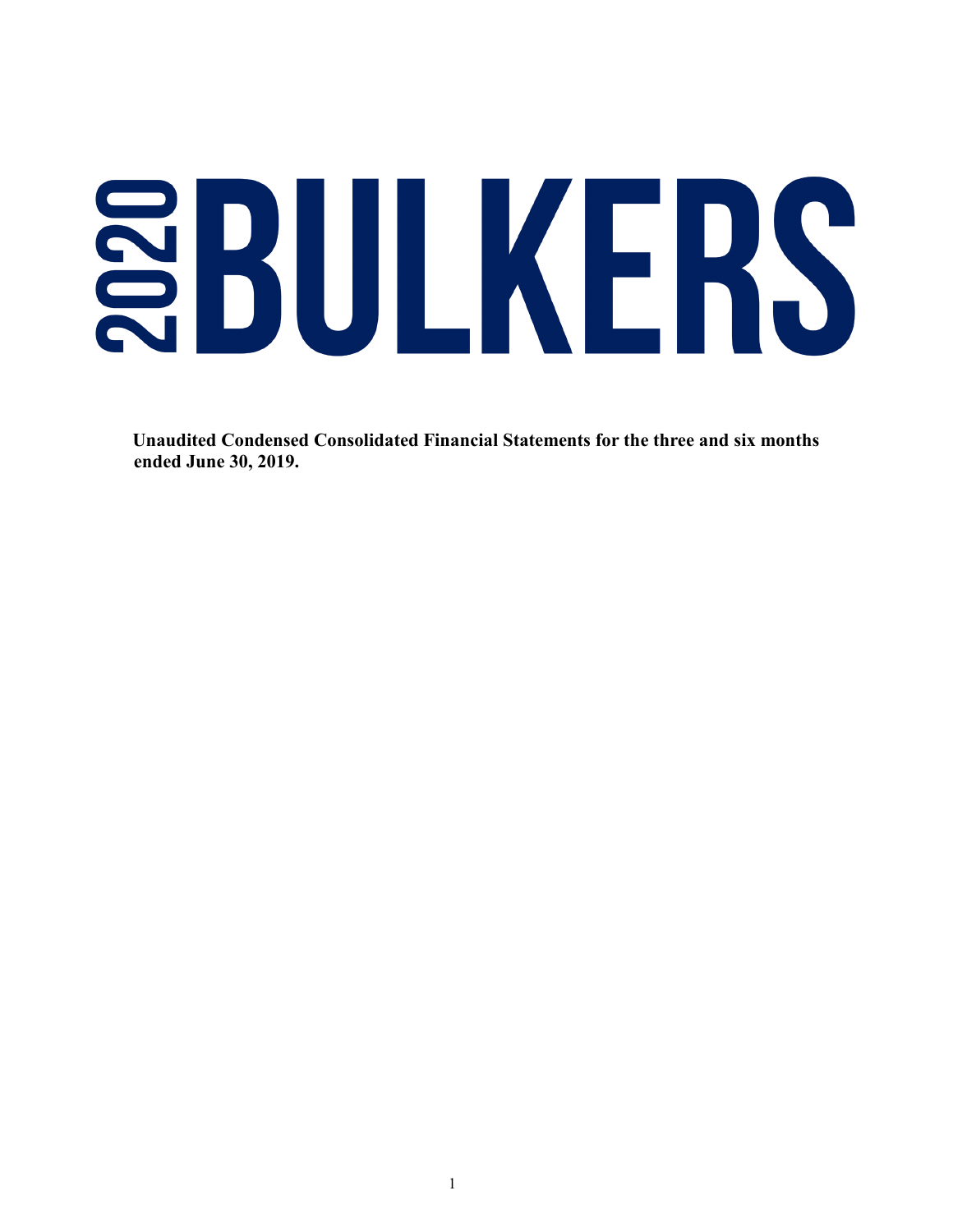#### **Unaudited Condensed Consolidated Statements of Operations**

*(in thousands of US\$ except per share data)*

|                                                      | 3 months to<br><b>June 30,</b> | 3 months to | 6 months to<br><b>June 30,</b><br><b>June 30,</b><br>2019<br>2018 | 6 months to<br><b>June 30,</b><br>2018 |
|------------------------------------------------------|--------------------------------|-------------|-------------------------------------------------------------------|----------------------------------------|
|                                                      |                                |             |                                                                   |                                        |
|                                                      | 2019                           |             |                                                                   |                                        |
| Operating expenses                                   |                                |             |                                                                   |                                        |
| General and administrative expenses                  | (997.5)                        | (47.7)      | (2,349.8)                                                         | (122.4)                                |
| Depreciation and amortization                        | (12.6)                         |             | (25.2)                                                            |                                        |
| <b>Total operating expenses</b>                      | (1,010.1)                      | (47.7)      | (2,375.0)                                                         | (122.4)                                |
| Net operating loss                                   | (1,010.1)                      | (47.7)      | (2,375.0)                                                         | (122.4)                                |
| Other income (expenses)                              |                                |             |                                                                   |                                        |
| Other financial items                                | (9.7)                          | 0.8         | (14.1)                                                            | (0.5)                                  |
| Net other (expenses) income                          | (9.7)                          | 0.8         | (14.1)                                                            | (0.5)                                  |
| Net (loss) income before income taxes                | (1,019.8)                      | (46.9)      | (2,389.1)                                                         | (122.9)                                |
| Income tax expense (credit)                          | 6.0                            |             | 11.4                                                              |                                        |
| <b>Net loss</b>                                      | (1,025.8)                      | (46.9)      | (2,400.5)                                                         | (122.9)                                |
| Per share information:                               |                                |             |                                                                   |                                        |
| Loss per share: basic and diluted                    | \$(0.061)                      | \$ (0.005)  | \$ (0.154)                                                        | \$ (0.015)                             |
| <b>Consolidated Statements of Comprehensive loss</b> |                                |             |                                                                   |                                        |
| <b>Net loss</b>                                      | (1,025.8)                      | (46.9)      | (2,400.5)                                                         | (122.9)                                |
| Other comprehensive income                           | 0.5                            |             | 3.4                                                               |                                        |
| Comprehensive loss, net                              | (1,025.3)                      | (46.9)      | (2,397.1)                                                         | (122.9)                                |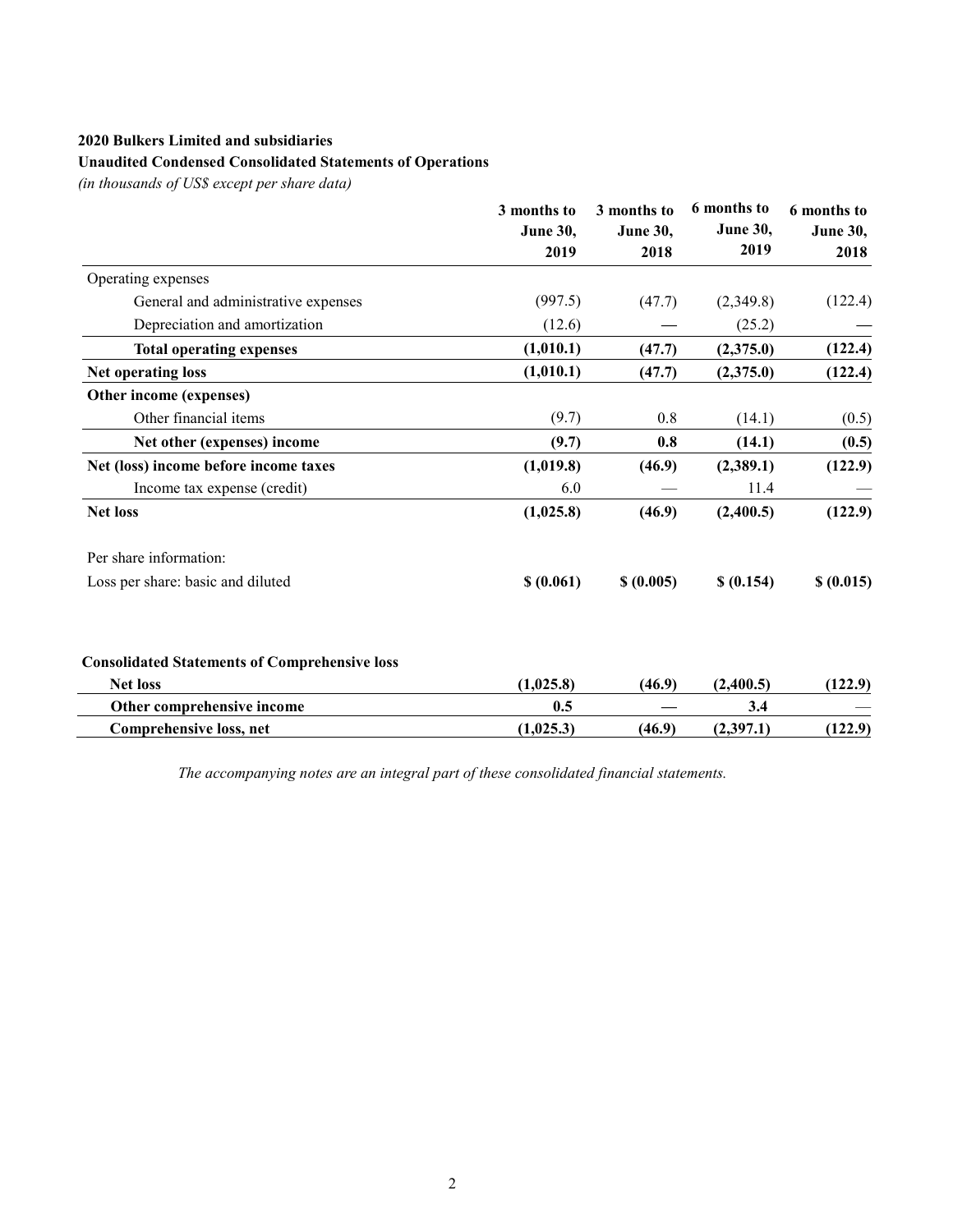# **Unaudited Condensed Consolidated Balance Sheets**

*(in thousands of US\$ except per share data)*

|                                                                                                                                 |           | June 30, December 31, |
|---------------------------------------------------------------------------------------------------------------------------------|-----------|-----------------------|
| <b>ASSETS</b>                                                                                                                   | 2019      | 2018                  |
| <b>Current assets</b>                                                                                                           |           |                       |
| Cash and cash equivalents                                                                                                       | 343.1     | 262.9                 |
| Restricted cash                                                                                                                 | 97.8      | 19.8                  |
| Other current assets                                                                                                            | 1,934.2   | 104.5                 |
| <b>Total current assets</b>                                                                                                     | 2,375.1   | 387.2                 |
| Long term assets                                                                                                                |           |                       |
| Newbuildings                                                                                                                    | 134,663.0 | 68,383.6              |
| Other long term assets                                                                                                          | 2,394.2   |                       |
| <b>Total long term assets</b>                                                                                                   | 137,057.2 | 68,383.6              |
| <b>Total assets</b>                                                                                                             | 139,432.3 | 68,770.8              |
| <b>LIABILITIES AND EQUITY</b>                                                                                                   |           |                       |
| <b>Current liabilities</b>                                                                                                      |           |                       |
| Trade accounts payables                                                                                                         | 203.4     | 169.1                 |
| Accrued expenses                                                                                                                | 236.6     | 248.5                 |
| Other current liabilities                                                                                                       | 271.8     | 59.6                  |
| <b>Total current liabilities</b>                                                                                                | 712.1     | 477.2                 |
| Long term liabilities                                                                                                           |           |                       |
| Other long term liabilities                                                                                                     | 181.4     |                       |
| <b>Total long term liabilities</b>                                                                                              | 181.4     |                       |
| <b>Total liabilities</b>                                                                                                        | 893.5     | 477.2                 |
| <b>Commitments and contingencies</b>                                                                                            |           |                       |
| <b>Equity</b>                                                                                                                   |           |                       |
| Share capital (June 30, 2019: 22,170,906 shares. December 31, 2018:14,070,906 shares.<br>Issued/outstanding at par value US\$1) | 22,170.9  | 14,070.9              |
| Additional paid in capital                                                                                                      | 119,644.9 | 55,102.6              |
| Accumulated other comprehensive income                                                                                          | 3.4       |                       |
| Retained deficit                                                                                                                | (3,280.4) | (879.9)               |
| <b>Total equity</b>                                                                                                             | 138,538.8 | 68,293.6              |
| <b>Total liabilities and equity</b>                                                                                             | 139,432.3 | 68,770.8              |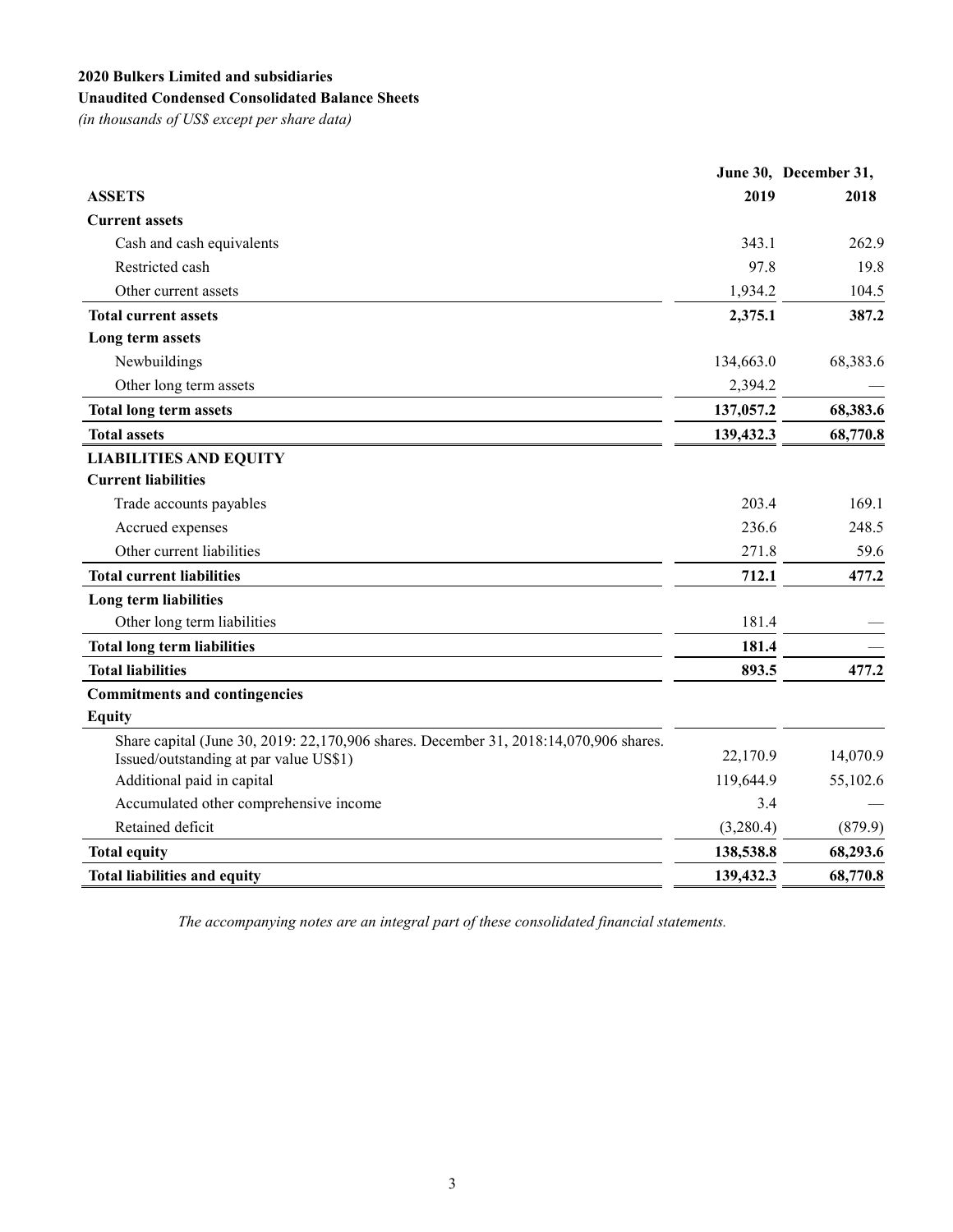## **Unaudited Condensed Consolidated Statement of Cash Flows**

*(in thousands of US\$)*

|                                                                                | 3 months to     | 3 months to | 6 months to     | 6 months to     |
|--------------------------------------------------------------------------------|-----------------|-------------|-----------------|-----------------|
|                                                                                | <b>June 30,</b> | June 30,    | <b>June 30,</b> | <b>June 30,</b> |
|                                                                                | 2019            | 2018        | 2019            | 2018            |
| <b>Net loss</b>                                                                | (1,025.8)       | (46.9)      | (2,400.5)       | (122.9)         |
| Adjustments to reconcile net loss to net cash used in<br>operating activities: |                 |             |                 |                 |
| Changes in operating assets and liabilities:                                   |                 |             |                 |                 |
| Employee benefit plans                                                         | 513.1           |             | 1,025.5         |                 |
| Depreciation and amortization                                                  | 12.6            |             | 25.2            |                 |
| Other receivables                                                              | 15.8            |             | 61.9            | 9.9             |
| Trade accounts payables                                                        | (57.0)          | (37.4)      | 34.7            | (48.7)          |
| Accrued expenses                                                               | 34.2            |             | (11.4)          |                 |
| Other current liabilities                                                      | 107.0           | (9.9)       | 212.2           | (50.0)          |
| Other long term assets and long term liabilities                               | (17.3)          |             | (64.1)          |                 |
| Net cash used in operating activities                                          | (417.4)         | (94.2)      | (1, 116.6)      | (211.7)         |
| <b>Investing activities</b>                                                    |                 |             |                 |                 |
| Short term loan                                                                | (945.8)         |             | (945.8)         |                 |
| Additions to newbuildings                                                      | (66,000.8)      | (9,059.7)   | (66, 279.4)     | (27, 119.2)     |
| Net cash used in investing activities                                          | (66, 946.6)     | (9,059.7)   | (67, 225.2)     | (27, 119.2)     |
| <b>Financing activities</b>                                                    |                 |             |                 |                 |
| Proceeds, net of deferred loan costs, from issuance of debt                    | 7,398.5         |             | 5,829.0         |                 |
| Net proceeds from share issuances                                              | 59,677.6        | 9,000.0     | 62,671.0        | 22,000.0        |
| Net cash provided by financing activities                                      | 67,076.1        | 9,000.0     | 68,500.0        | 22,000.0        |
| Net change in cash, cash equivalents and restricted cash                       | (287.9)         | (153.9)     | 158.2           | (5,330.9)       |
| Cash, cash equivalents and restricted cash at the                              |                 |             |                 |                 |
| beginning of the period                                                        | 728.8           | 971.0       | 282.7           | 6,148.0         |
| Cash, cash equivalents and restricted cash at end of the                       |                 |             |                 |                 |
| period                                                                         | 440.9           | 817.1       | 440.9           | 817.1           |
|                                                                                |                 |             |                 |                 |
| Supplemental disclosure of cash flow information:                              |                 |             |                 |                 |
| Non-cash settlement of convertible debt                                        | (8,000.0)       |             |                 |                 |
| Non-cash share issuance                                                        | 8,000.0         |             |                 |                 |
| Interest paid, net of capitalized interest                                     |                 |             |                 |                 |
| Income taxes paid                                                              |                 |             |                 |                 |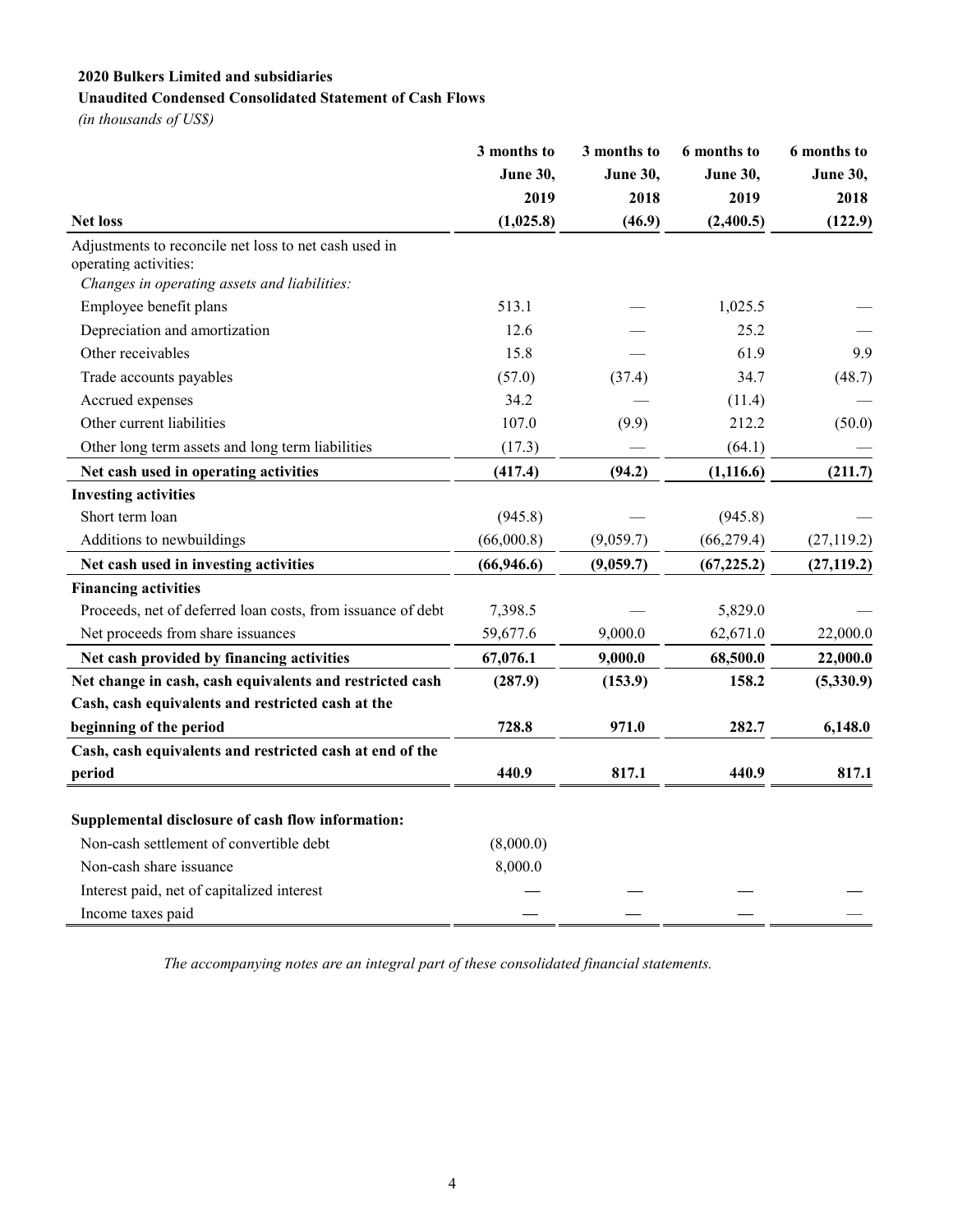# **Unaudited Condensed Consolidated Statements of Changes in Equity**

*(in thousands of US\$, except number of shares)*

|                                                     | Number of<br>shares | <b>Share</b><br>capital | <b>Additional</b><br>paid in<br>capital | Other<br>Comprehensive<br><b>Income</b> | <b>Retained</b><br><b>Deficit</b> | <b>Total</b><br>equity |
|-----------------------------------------------------|---------------------|-------------------------|-----------------------------------------|-----------------------------------------|-----------------------------------|------------------------|
| <b>Consolidated balance at</b><br>December 31, 2017 | 6,151,000           | 6,151.0                 | 8,852.5                                 |                                         | (104.6)                           | 14,898.9               |
| Issue of common shares                              | 4,243,590           | 4,243.6                 | 17,756.4                                |                                         |                                   | 22,000.0               |
| Equity issuance cost                                |                     |                         |                                         |                                         |                                   |                        |
| Other transactions:                                 |                     |                         |                                         |                                         |                                   |                        |
| Total comprehensive loss for the<br>period          |                     |                         |                                         |                                         | (122.9)                           | (122.9)                |
| <b>Consolidated balance at</b><br>June 30, 2018     | 10,394,590          | 10,394.6                | 26,608.9                                |                                         | (227.5)                           | 36,776.0               |
|                                                     |                     |                         |                                         |                                         |                                   |                        |
| Issue of common shares                              | 3,676,316           | 3,676.3                 | 28,523.7                                |                                         |                                   | 32,200.0               |
| Equity issuance costs                               |                     |                         | (30.0)                                  |                                         |                                   | (30.0)                 |
| Other transactions:                                 |                     |                         |                                         |                                         |                                   |                        |
| Total comprehensive loss for the<br>period          |                     |                         |                                         |                                         | (652.4)                           | (652, 4)               |
| <b>Consolidated balance at</b>                      |                     |                         |                                         |                                         |                                   |                        |
| <b>December 31, 2018</b>                            | 14,070,906          | 14,070.9                | 55,102.6                                |                                         | (879.9)                           | 68,293.6               |
| Issue of common shares                              | 8,100,000           | 8,100.0                 | 65,100.0                                |                                         |                                   | 73,200.0               |
| Equity issuance costs                               |                     |                         | (1, 582.5)                              |                                         |                                   | (1,582.5)              |
| Other transactions:                                 |                     |                         |                                         |                                         |                                   |                        |
| Employee benefit plans                              |                     |                         | 1,024.8                                 |                                         |                                   | 1,024.8                |
| Total                                               |                     |                         |                                         | 3.4                                     | (2,400.5)                         | (2,397.1)              |
| <b>Consolidated balance at</b><br>June 30, 2019     | 22,170,906          | 22,170.9                | 119,644.9                               | 3.4                                     | (3,280.4)                         | 138,538.8              |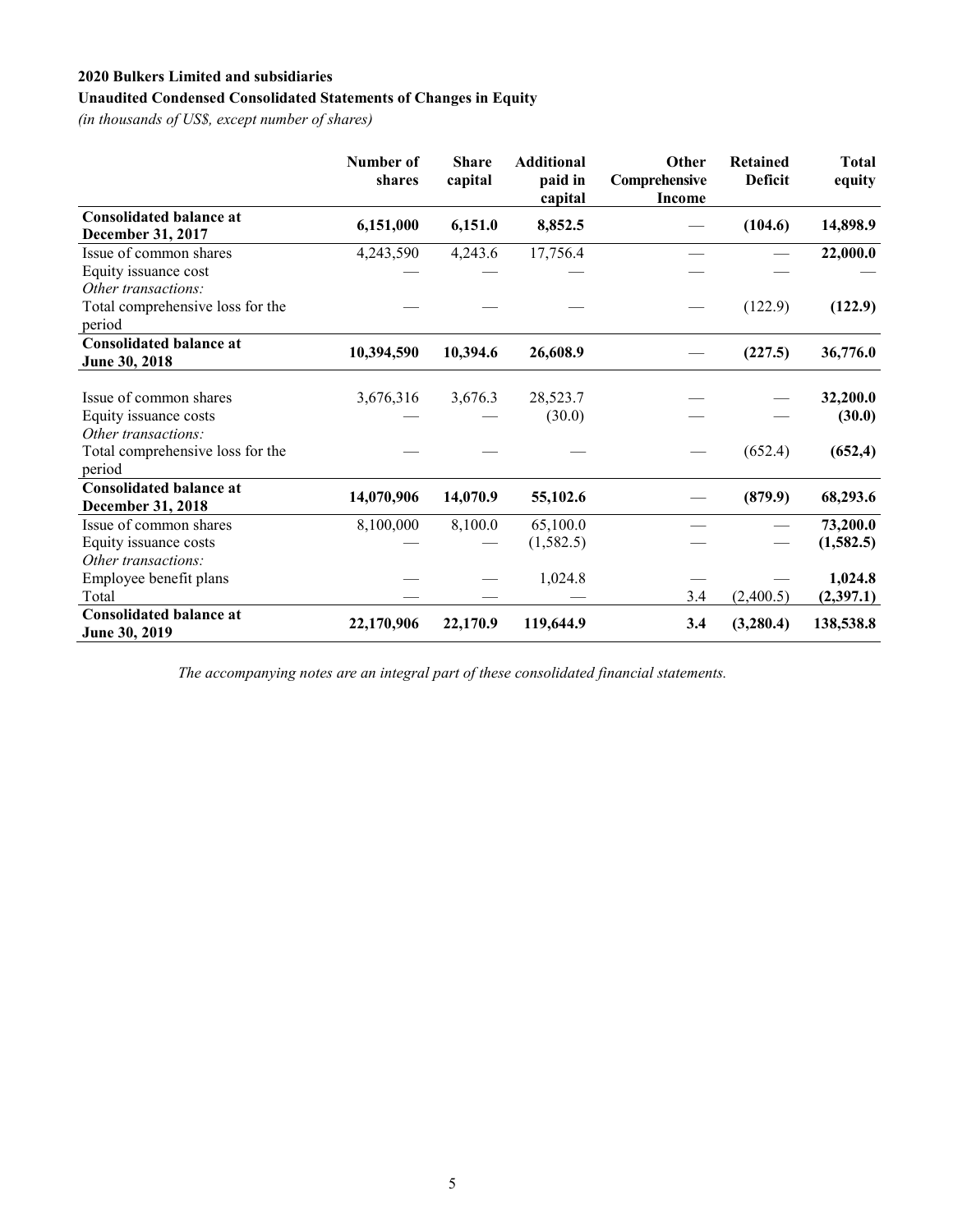## **2020 Bulkers Limited and subsidiaries Notes to Consolidated Financial Statements**

## **1. GENERAL INFORMATION**

2020 Bulkers Limited (the "Company" and , together with its subsidiaries, the "Group" or "2020 Bulkers") is a limited liability company incorporated in Bermuda on 26 September 2017. The Company's shares are traded on Oslo Axess under the ticker "2020".

2020 Bulkers is an international owner of large drybulk newbuildings. The Group has eight Newcastlemax drybulk vessels under construction at New Times Shipyard in China. The Vessels are expected to be delivered from the Yard between August 2019 and May 2020.

## **Basis of presentation**

Our condensed consolidated financial statements are prepared in accordance with accounting principles generally accepted in the United States of America. The consolidated financial statements include the assets and liabilities of the parent company and wholly-owned subsidiaries. All intercompany balances and transactions have been eliminated upon consolidation. Subsequent events have been reviewed from period end to issuance of the condensed consolidated financial statement on August 13, 2019.

## **2. SUMMARY OF SIGNIFICANT ACCOUNTING POLICIES**

The accounting policies adopted in the preparation of the condensed consolidated financial statements are consistent with those followed in the preparation of the Company's consolidated financial statements for the year ended December 31, 2018.

## **3. RECENTLY ISSUED ACCOUNTING STANDARDS**

In July 2017, the FASB issued ASU No. 2017-11, Earnings Per Share, Distinguishing Liabilities from Equity, and Derivatives and Hedging, which changes the classification of certain equity-linked financial instruments with down round features. As a result, a free standing equity-linked financial instrument or an embedded conversion option would not be accounted for as a derivative liability at fair value as a result of existence of a down round feature. For freestanding equity classified financial instruments, the amendment requires the entities to recognize the effect of the down round feature when triggered in its earnings per share calculations. The standard is effective for fiscal years and interim periods within those fiscal years, beginning after December 15, 2018. The adoption did not have a material impact on the Consolidated Financial Statements and related disclosures.

In June 2018, the FASB issued ASU No. 2018-07, Compensation – Stock Compensation (Topic 718): Improvements to Nonemployee Share Based-Payment Accounting. This ASU intends to improve the usefulness of information provided and reducing the cost and complexity of financial reporting. A main objective of this ASU is to substantially align the accounting for share-based payments to employees and non-employees. The guidance is effective for annual reporting periods beginning after December 15, 2018 for public entities, including interim periods within that period, with early adoption permitted. The adoption did not have a material impact on the Consolidated Financial Statements and related disclosures.

In June 2016, the FASB issued ASU No. 2016-13, Financial Instruments-Credit Losses (Topic 326): Measurement of Credit Losses on Financial Instruments, which revises guidance for the accounting for credit losses on financial instruments within its scope. The new standard introduces an approach, based on expected losses, to estimate credit losses on certain types of financial instruments and modifies the impairment model for available-for-sale debt securities. The guidance will be effective January 1, 2020, with early adoption permitted. Entities are required to apply the standard's provisions as a cumulative-effect adjustment to retained earnings as of the beginning of the first reporting period in which the guidance is adopted. We are in the process of evaluating the impact of this standard update on our consolidated financial statements and related disclosures.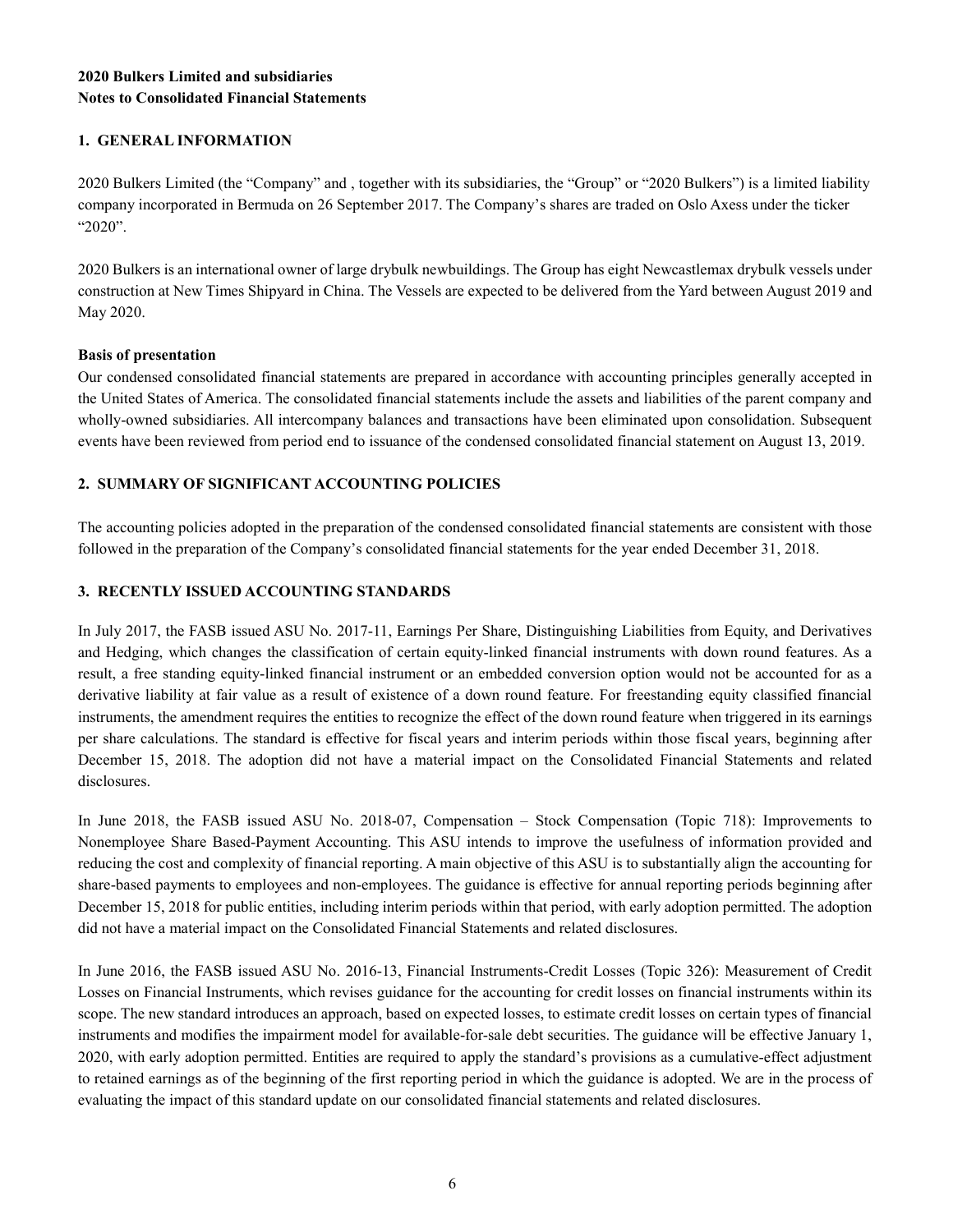## **4. INCOME TAXES**

#### **Bermuda**

We are incorporated in Bermuda. Under current Bermuda law, we are not required to pay taxes in Bermuda on either income or capital gains. We have received written assurance from the Minister of Finance in Bermuda that, in the event of any such taxes being imposed, we will be exempted from taxation until March 31, 2035.

#### **Other jurisdictions**

Our subsidiary in Norway is subject to income tax. The estimate income tax expense for the six months ended 30 June, 2019 is US\$11.4 thousand. We do not have any unrecognized tax benefits, accrued interest or penalties relating to income taxes. Based upon review of applicable laws and regulations, and after consultation with counsel, we do not believe we are subject to material income taxes in any jurisdiction.

## **5. SEGMENT INFORMATION**

Our chief operating decision maker, or the CODM, measures performance based on our overall return to shareholders based on consolidated net income. The CODM does not review a measure of operating result at a lower level than the consolidated group and we only have one reportable segment. Our vessels will operate worldwide and therefore management will not evaluate performance by geographical region as this information is not meaningful.

## **6. EARNINGS PER SHARE**

The computation of basic loss per share ("EPS") is based on the weighted average number of shares outstanding during the period. Diluted EPS includes the effect of the assumed conversion of potentially dilutive instruments.

|                                                       | 6 months    | 3 months    | 12 months   |
|-------------------------------------------------------|-------------|-------------|-------------|
|                                                       | to June 30, | to June 30, | to December |
|                                                       | 2019        | 2019        | 31, 2018    |
| Basic loss per share                                  | (0.154)     | (0.061)     | (0.075)     |
| Diluted loss per share                                | (0.154)     | (0.061)     | (0.075)     |
| Issued ordinary shares at the end of the period       | 22,170,906  | 22,170,906  | 14,070,906  |
| Weighted average number of shares outstanding - basic | 15,612,573  | 16,942,335  | 10,323,725  |

#### **7. LEASES**

#### *Lessor*

As of June 30, 2019, the Company had no vessels classified as a finance lease. The company will have the following vessels on operating lease contracts when delivered from the shipyard:

In June 2018, the Group entered into a three-year, index linked, time charter with Koch Supply and Trading for one of its vessels, at a rate reflecting a 31% premium to the Baltic Capesize index, as well as a profit sharing mechanism for the fuel cost savings generated by the scrubber. The charterparty has a laycan date between January and March 2020 at the Company's option.

In early April 2019, the Company entered into a 12-15 months time charter agreement for Bulk Sandefjord with Koch Supply and Trading, at a fixed rate of US\$19,525 per day, gross. Scheduled delivery from shipyard is August 2019.

Late in April 2019, the Company entered into a 12-16 months time charter agreement for Bulk Santiago with Koch Supply and Trading, at a fixed rate of US\$22,250 per day, gross. Scheduled delivery from the shipyard is September 2019.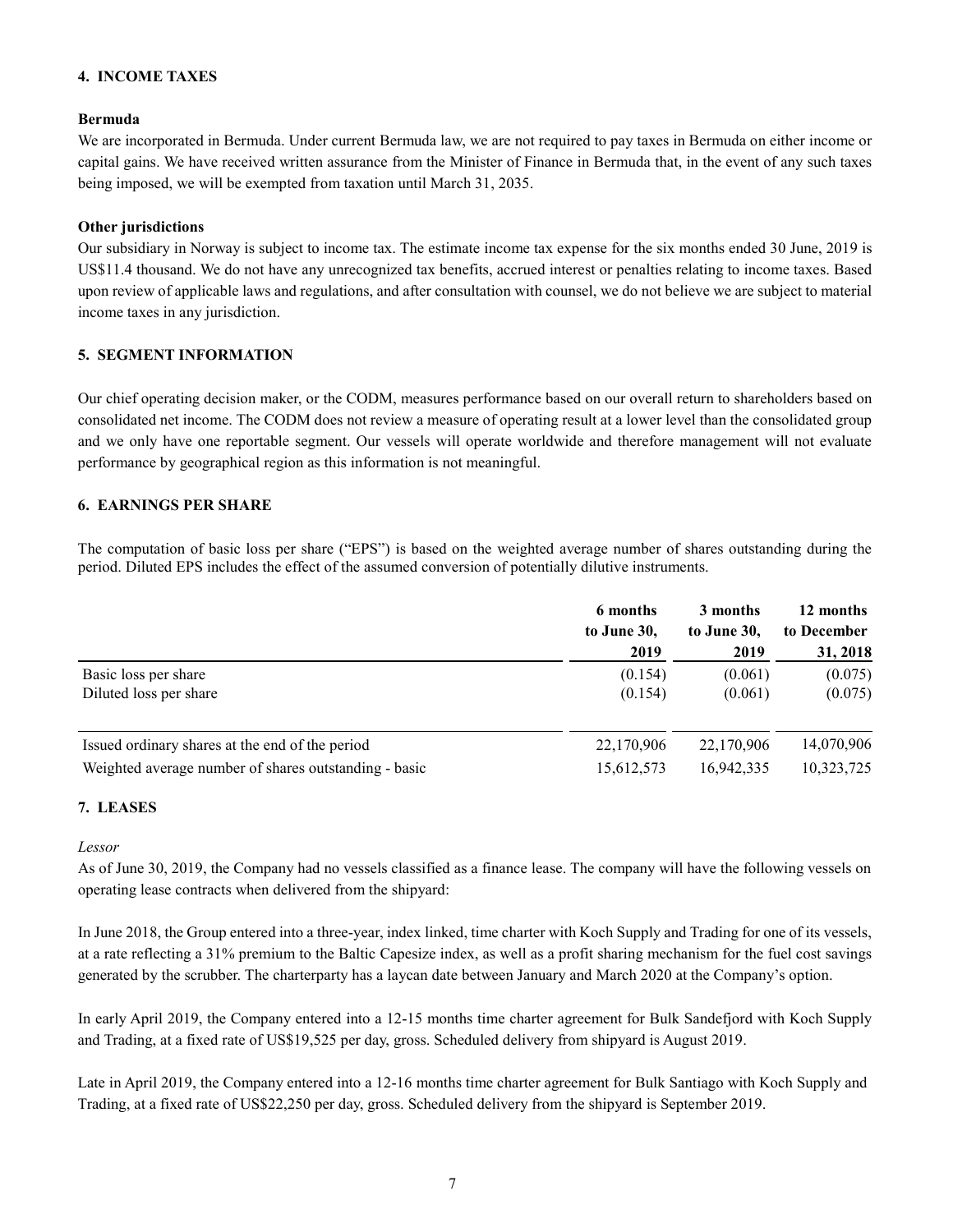*Lessee*

Effective January 1, 2019, the Company entered into a long term lease contract for an office in Oslo. This resulted in the recognition of a right-to-use asset of US\$248.5 thousand classified as other long term assets, a short term liability of US\$49.8 thousand classified as other current liabilities and a other long term liability of US\$198.7 thousand.

The amortization of right of use assets relating to office lease is presented under Depreciation and Amortization in the statement of operations.

## **8. NEWBUILDINGS**

The carrying value of newbuildings represents the accumulated costs we have paid in instalments and other capital expenditures. The carrying value of newbuildings at June 30, 2019 relates to eight Newcastlemax dry bulk newbuildings (December 31, 2018: Eight Newcastlemax dry bulk newbuildings).

Movements are summarized as follows: *(in thousands of US\$)*

| Balance at December 31, 2017                      | 8,849.4   |
|---------------------------------------------------|-----------|
| Instalments and newbuilding supervision fees paid | 59.534.2  |
| Balance at December 31, 2018                      | 68,383.6  |
| Instalments and newbuilding supervision fees paid | 66,279.4  |
| <b>Balance at June 30, 2019</b>                   | 134,663.0 |

During 2018 the Company declared its option to build four additional vessels at New Times Shipyard in China, taking the total to eight newbuilding contracts with the yard. The average contract price for the eight vessels is approximately US\$46.9 million. All contract prices include scrubber installation. The vessels are scheduled for delivery from the yard from August 2019 until May 2020. During 2018, we paid and capitalized in aggregate pre-delivery installments of US\$58.8 million and other capitalized costs of US\$0.7 million.

During the six months ended June 30, 2019 we paid and capitalized other costs of US\$66.3 million.

#### **9. OTHER LONG TERM ASSETS**

|                        |         | June 30, December 31, |
|------------------------|---------|-----------------------|
| (in thousands of US\$) | 2019    | 2018                  |
| Deferred loan costs    | 2,170.9 |                       |
| Right-to-use asset     | 223.2   |                       |
|                        | 2,394.2 |                       |

#### **10. SHARE CAPITAL**

| Authorized share capital:                     | <b>June 30,</b> | December 31, |
|-----------------------------------------------|-----------------|--------------|
| (number of shares of US\$1.00 par value each) | 2019            | 2018         |
| Common shares of \$1.00 par value             | 75,000,000      | 75,000,000   |
| Issued and fully paid share capital:          | <b>June 30,</b> | December 31, |
| (number of shares of US\$1.00 each)           | 2019            | 2018         |
| Balance at start of year                      | 14,070,906      | 6,151,000    |
| Private placements                            | 8,100,000       | 7,919,906    |
| Balance                                       | 22,170,906      | 14,070,906   |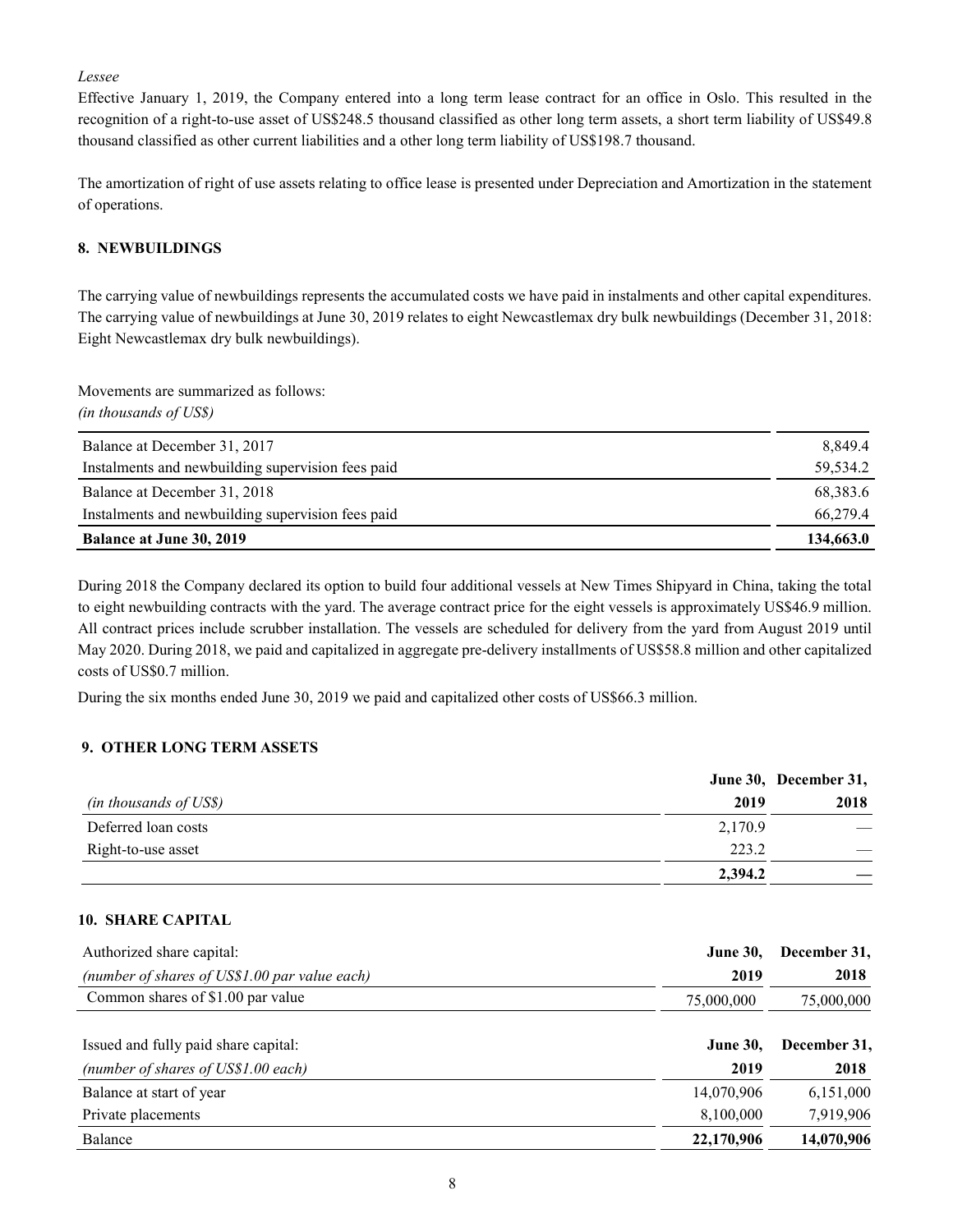During 2018 the Company issued 7,919,906 shares for gross proceeds of US\$54.170 million. During the six months ended 30 June, 2019 the Company issued 8,100,000 shares for gross proceeds of US\$73.2 million.

#### **11. RELATED PARTY TRANSACTIONS**

2020 Bulkers entered into a US\$250,000 revolving credit facility with Magni Partners, a related party, on October 31, 2017. As of December 31, 2017 US\$50,000 was drawn under the facility. No interest was accrued. The revolving credit facility was repaid and subsequently cancelled early in 2018.

MH Capital AS, a company wholly owned by Magnus Halvorsen (CEO in 2020 Bulkers Management AS effective January 1, 2019) and a large shareholder in 2020 Bulkers Ltd., provided the group with management services amounting to US\$166,667 during 2018.

In April 2019, the Company entered into a short term convertible debt agreement of US\$8.0 million with the shareholders Drew Holdings Ltd.,Ubon AS, Titan Credit Master Fund and MH Capital AS. The convertible debt was converted to shares in the private placement completed on May 23, 2019.

In May 2019, the Company entered into a short term loan agreement of US\$360.0 thousand with MH Capital AS, a company wholly owned by Magnus Halvorsen and a large shareholder in 2020 Bulkers Ltd. The short term loan was settled as part of MH Capital AS subscription of shares in the private placement completed on May 23, 2019.

In June 2019, the Company provided Magnus Halvorsen a short term loan of US\$945.827 classified as other current assets.

## **12. LONG TERM DEBT**

In January, 2019, the Company signed a term loan facility agreement for US\$240 million of bank financing for its newbuilding program. The term loan facility carries an interest of Libor+250 bps, has an 18-year repayment profile for the principle amount and a balloon repayment after five years. The term loan facility contains financial covenants for the Group (i) value adjusted equity shall be equal to or higher than 30% of value adjusted total assets, working capital (defined as consolidated current assets minus consolidated current liabilities (excluding current portion of long term debt and subordinated shareholder loans)) shall at all times be no less than US\$0 and free and available cash shall at all times be higher of (a) US\$1,25 million per delivered vessel and (b) 5% of total debt.

#### **13. FINANCIAL ASSETS AND LIABILITIES**

#### **Foreign currency risk**

The majority of our transactions, assets and liabilities are denominated in United States dollars, our functional currency. However, we incur expenditure in currencies other than the functional currency, mainly in Norwegian Kroner. There is a risk that currency fluctuations in transactions incurred in currencies other than the functional currency will have a negative effect of the value of our cash flows. We are then exposed to currency fluctuations and we may enter into foreign currency swaps to mitigate such risk exposures.

#### **Fair values**

The guidance for fair value measurements applies to all assets and liabilities that are being measured and reported on a fair value basis. This guidance enables the reader of the financial statements to assess the inputs used to develop those measurements by establishing a hierarchy for ranking the quality and reliability of the information used to determine fair values. The same guidance requires that assets and liabilities carried at fair value should be classified and disclosed in one of the following three categories based on the inputs used to determine its fair value: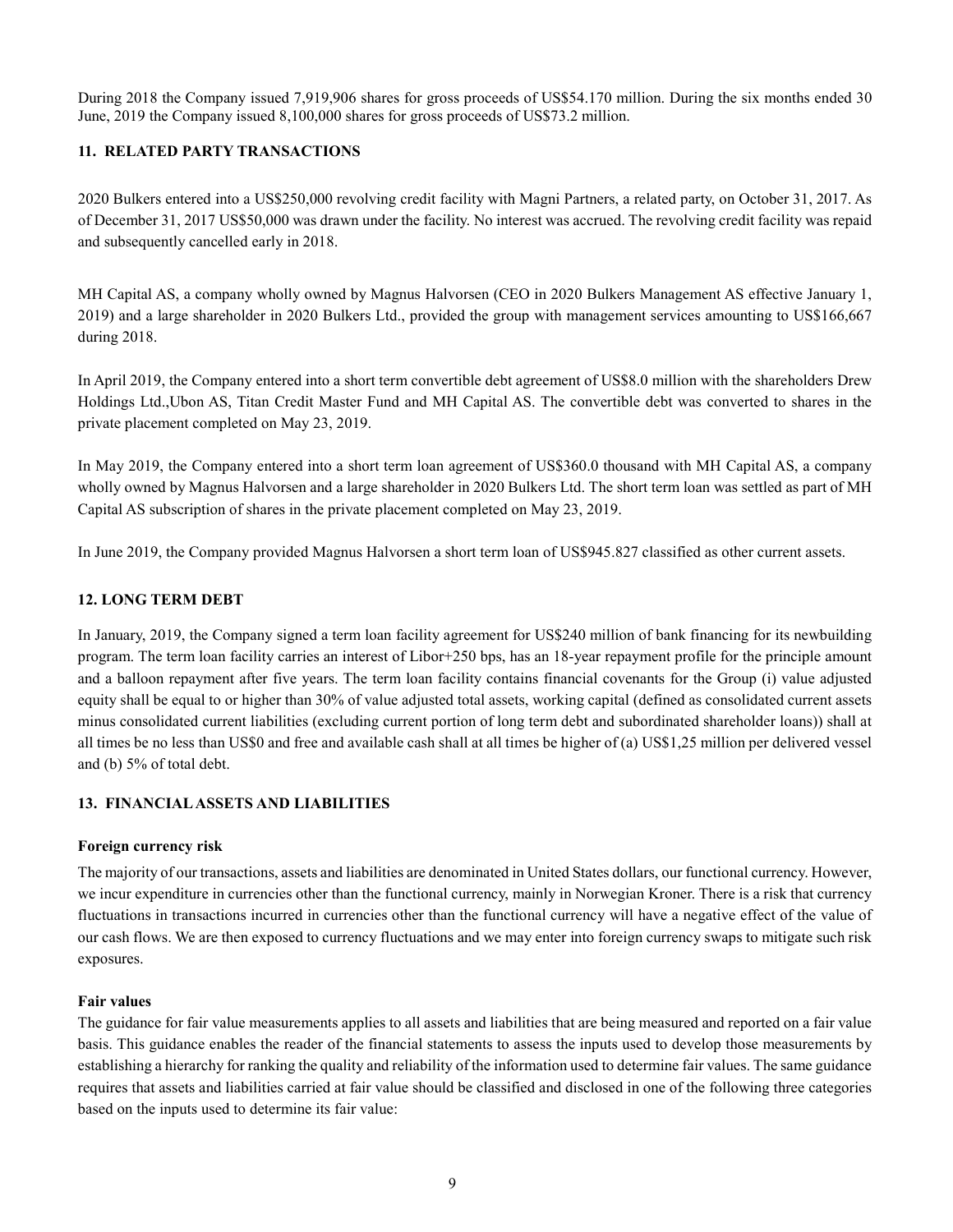Level 1: Quoted market prices in active markets for identical assets or liabilities;

Level 2: Observable market based inputs or unobservable inputs that are corroborated by market data;

Level 3: Unobservable inputs that are not corroborated by market data.

The carrying value and estimated fair value of our cash and financial instruments are as follows:

|                                     |       | June 30, December 31, |
|-------------------------------------|-------|-----------------------|
| (in thousands of $\mathcal S$ )     | 2019  | 2018                  |
| <b>Assets</b>                       |       |                       |
| Cash and cash equivalents (Level 1) | 343.1 | 262.9                 |
| Restricted cash                     | 97.8  | 19.8                  |

There have been no transfers between different levels in the fair value hierarchy during the periods presented.

## **Concentrations of risk**

There is a concentration of credit risk with respect to cash and cash equivalents to the extent that nearly all of the amounts are carried with Danske Bank. However, we believe this risk is remote, as Danske Bank is an established financial institution.

## **Guarantees**

The Bank of China, Jiangsu Branch has given letters of guarantee to six, and the Agricultural Bank of China, Jiangsu Branch to two, of the eight Liberian subsidiaries of the group for payments made prior to delivery of the vessels under each of their respective newbuilding contracts. The guarantees cover all milestone payments under the Novation Agreements between the subsidiaries and New Times Shipbuilding Co., Ltd. including interest at the rate of 5%.

The Company has issued guarantees to New Times Shipyard for payment of instalments on all the newbuilding contracts.

## **14. SHARE BASED PAYMENT COMPENSATION**

In January 2019, the Board of Directors established a long-term incentive plan (the "LTI Plan") and approved a grant of 740,000 options to employees and directors. Further, 740,000 of the Company's authorized but unissued share capital was allocated to this purpose. The share options will have a five-year term and will vest equally one quarter every six months commencing on June 30, 2019 over a two year vesting period. The exercise price is US\$10.0 and will be reduced with any dividends paid. The total estimated cost is approximately US\$2.1 million and will be expensed over the requisite service period.

## **15. COMMITMENTS AND CONTINGENCIES**

As of June 30, 2019, we had eight vessels under construction. The outstanding commitments for the eight newbuildings amounted to US\$241.7 million of which US\$120.6 million and US\$121.1 million are due in 2019 and 2020, respectively.

To the best of our knowledge, there are no legal or arbitration proceedings existing or pending which have had or may have significant effects on our financial position or profitability and no such proceedings are pending or known to be contemplated.

## **16. SUBSEQUENT EVENTS**

#### *Revolving credit facility*

On July 1, 2019 the Company signed a Revolving Credit Facility Agreement of US\$5.5 million with Drew Holdings Limited (a trust established for the benefit of Tor Olav Trøim). The Revolving Credit Facility Agreement will be available for working capital purposes.

#### *Listing of the Company's shares*

The shares of 2020 Bulkers Ltd. was listed on Oslo Axess on July 12, 2019.